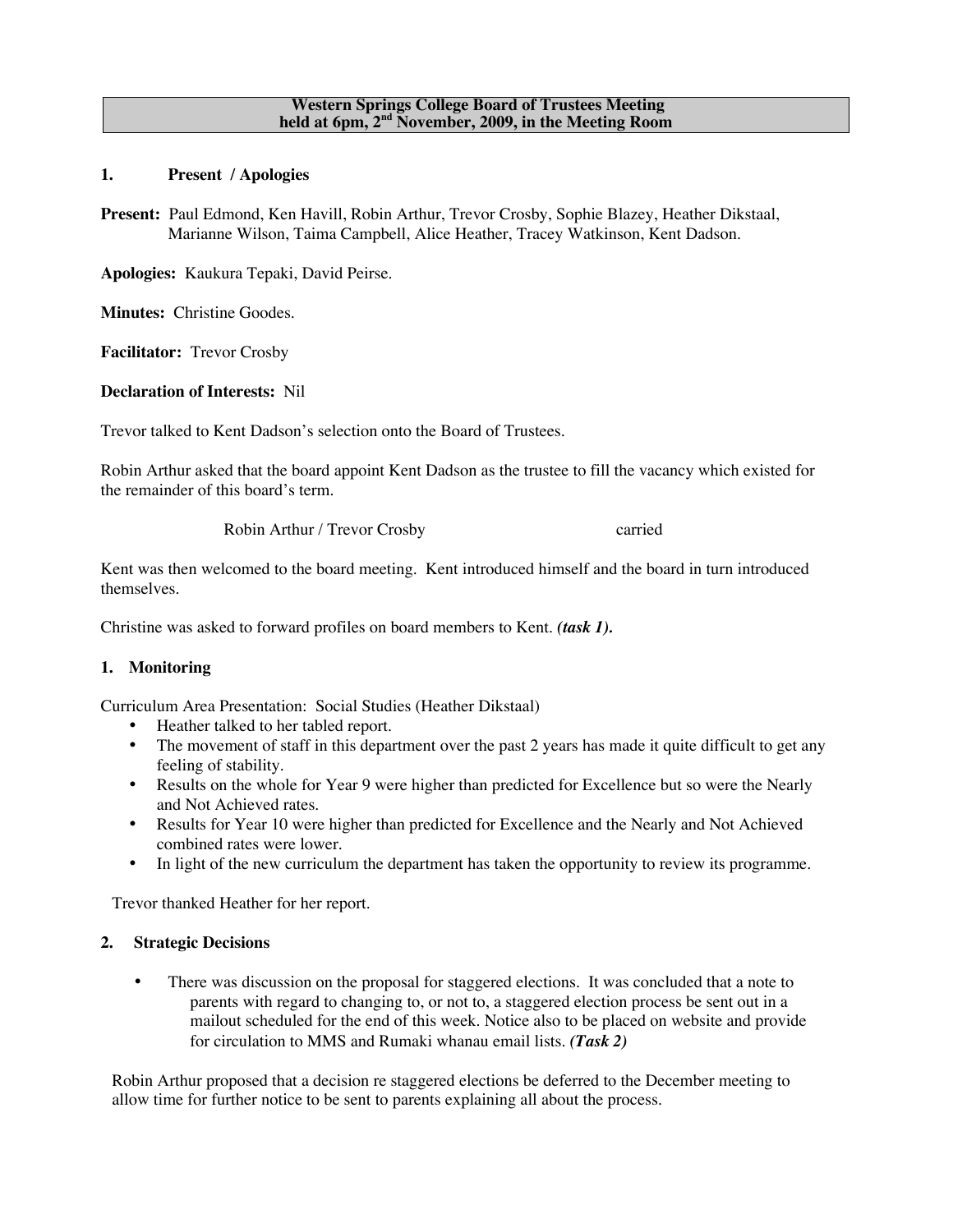Robin Arthur / Trevor Crosby carried

- At the end of the present board members' term, Paul Edmond expected that each committee member will write up a port folio for the incoming board member connected with that committee. *(Task 3)*
- Alice and Marianne will work on an induction manual. *(Task 4)*

# **3. Strategic Discussion**

6.50pm: Linda Dillon arrived at the meeting.

- Trevor outlined the proceedings in relation to a recent Judicial Review.
- Ken talked to his confidential report.
- Linda spoke to a few points.
- Trevor said it is important for us to share our experience with other schools.
- The Ministry letter in regard to notifying parents of a stand down needs to mirror the suspension letter. This to be attended to. *(Task 5)*
- The trustees then looked at Robin Arthur's tabled Draft # 2 Discipline Committee Guidelines.

### 7.35: Break

8.00: Meeting resumed

Strategic Discussion continued

- Ken Havill talked to his tabled Judicial Review report on changed management operational guidelines in regard to discipline matters. Action one and two are clear and the third action is still being worked on.
- Discussion then took place in relation to Discipline Committee Guidelines (Robin's draft # 2). Robin took the guidelines from the minutes of a recent Special Discipline meeting and added new words in italics.
- Ken mentioned that we should distinguish between gross misconduct / continual disobedience.
- Tracey questioned where the suspension meetings are to be held? Tracey wanted included at number 5. 'to be held at the school in any school facility, not in the principal's office'.

Robin asked for the amended discipline guidelines to be adopted.

Robin / Alice carried

These guidelines to go into Operational Guidelines in the policy manual and to be attached to the procedures of the Behavior Management Policy. *(Task 6)*

8.20pm: Trevor asked that the board go into committee to protect the privacy of individuals.

Trevor Crosby / Robin Arthur carried

8.40pm: The business being concluded Trevor asked the board to go out of committee.

Trevor Crosby / Robin Arthur carried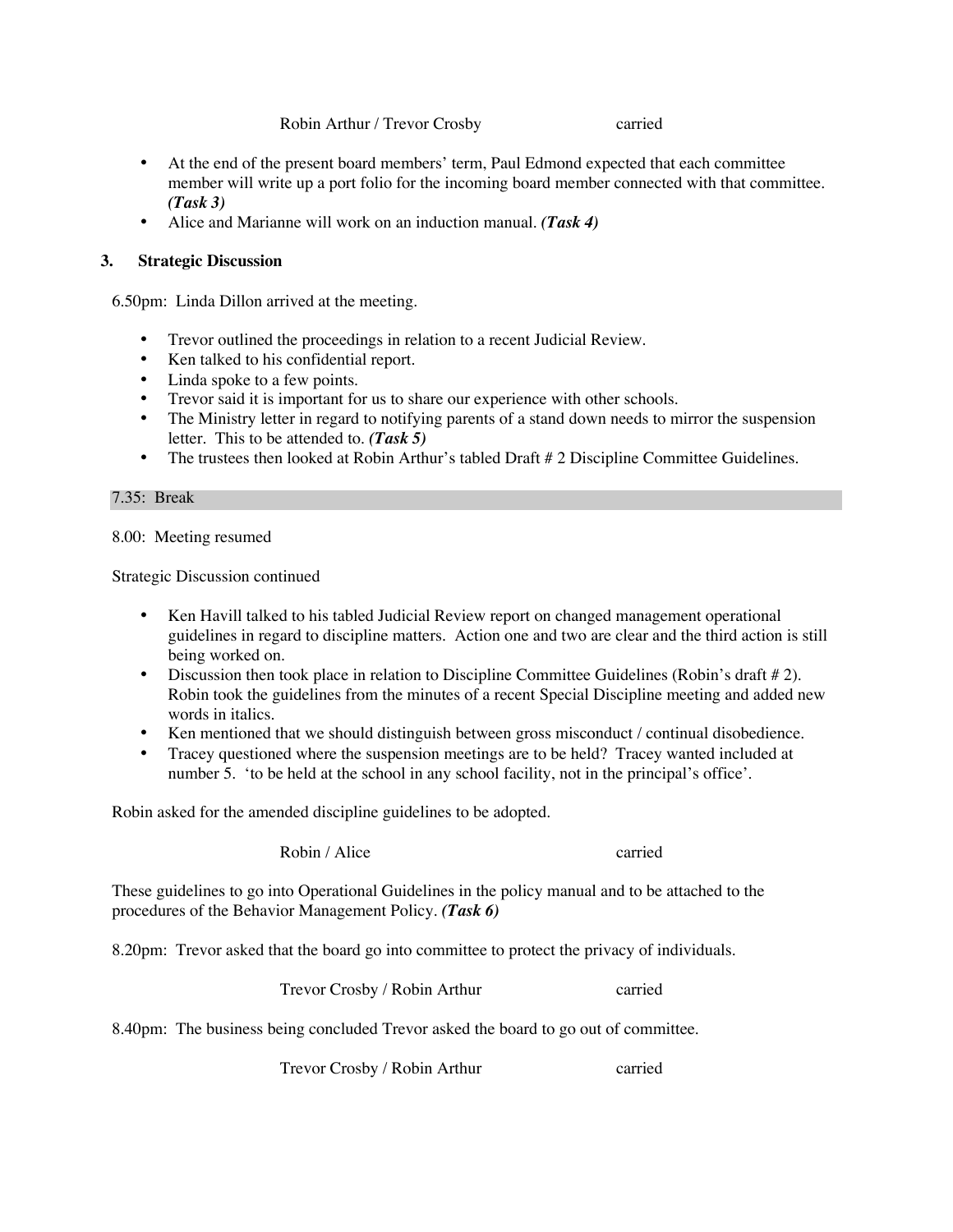• Ken to report to the December meeting of any further communications in relation to in committee discussions. *(Task 7)*

8.45pm: Taima Campbell left the meeting.

### **4. Monitoring**

Finances

- Trevor advised that finances are on track compared with 2008.<br>• Budget proposals for 2010 were coming in.
- Budget proposals for 2010 were coming in.

Trevor asked for the August, September and October Financial Statements and the September and October Finance Meeting minutes to be accepted.

Trevor Crosby / Tracey Watkinson carried

Discipline

• Ken talked to the two discipline meetings since the last board meeting.

### **5. Identifying Agenda Items for next meeting**

- Resolution for disposal of Student / Finance records older than seven years.
- Draft Budget.
- Election decision.

## **6. Administration**

Confirmation of Minutes from previous meeting

Trevor asked for the minutes of the previous meeting to be accepted.

Marianne Wilson / Alice Heather carried

Correspondence

- Ken reported that the Ministry does not have a database of where year 8 students enroll for their secondary education.
- Robin would like an arrangement made with local Intermediate schools for information on where their year 8 students enroll. *(Task 8)*
- Robin talked about St Peter's College applying for 130 more places. This could be potentially damaging for us.

Tracey asked for the correspondence list to be accepted.

Tracey Watkinson / Alice Heather carried

Trevor asked for approval of all written reports to be accepted.

Tracey Watkinson / Marianne Wilson carried

#### Meeting Closure

• Prizegiving on  $6<sup>th</sup>$  November at 10.30am